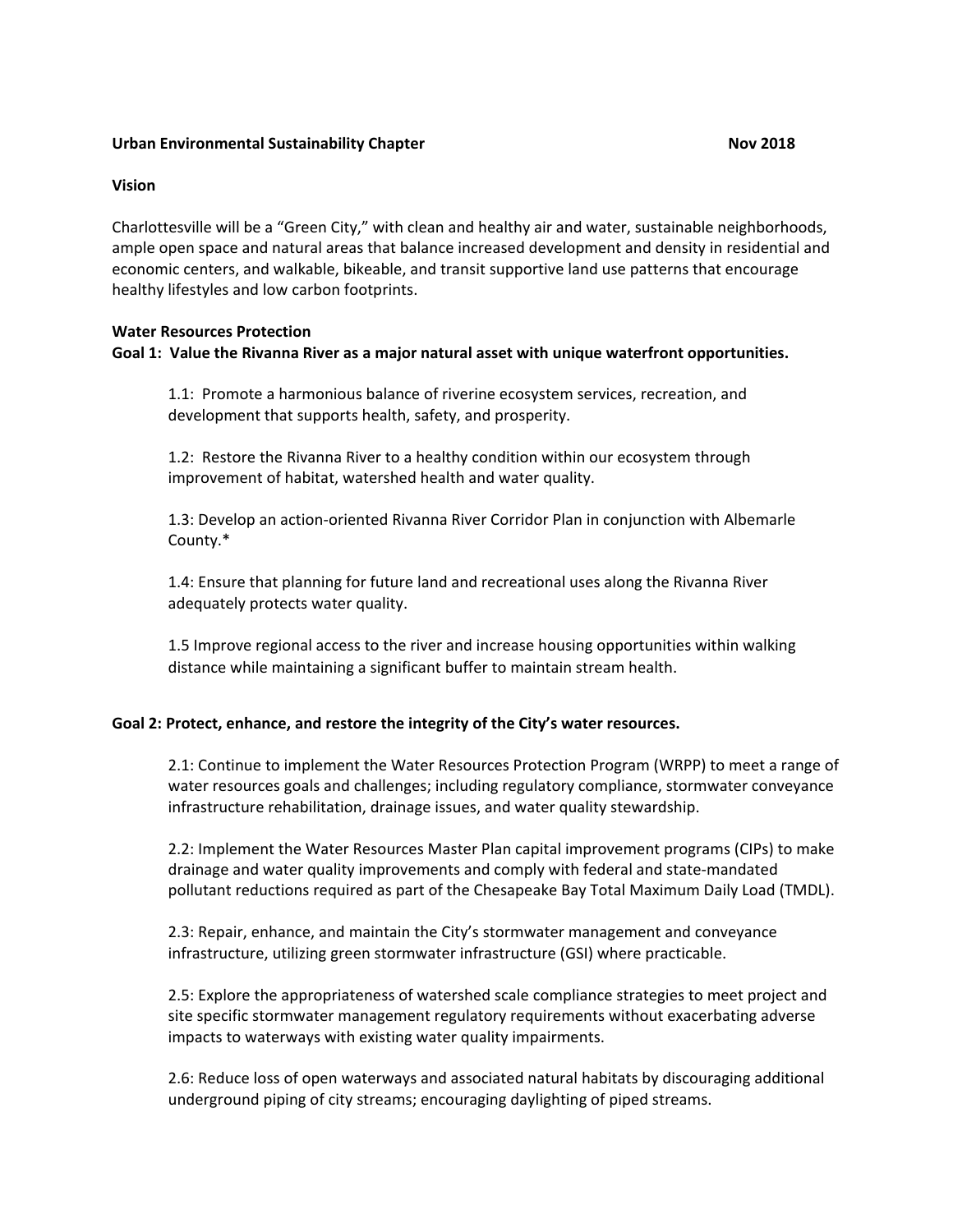2.7: Educate, encourage, and incentivize property owners to implement water resources stewardship practices, with a focus on retrofitting sites that lack adequate stormwater treatment.

2.8: Provide technical assistance and educational outreach regarding water resources stewardship for private property owners.

2.9: Collaborate and cooperate with Rivanna watershed stakeholders, including Albemarle County, University of Virginia, residents, businesses, developers and community groups focusing on watershed and stormwater management, including education and outreach efforts

2.10: Continue public acquisition of natural areas along waterways to enable management strategies that protect water and habitat quality.

## **Resilient Local Food System**

#### **Goal 3: Increase resiliency of and opportunities for local food systems and urban agriculture.**

3.1: Evaluate recommended standards for open space and how those could be implemented to support urban agriculture production and food availability, especially to low income populations.

3.2: Promote and protect green and urban agriculture spaces distributed throughout the city for the sustainable production of locally grown foods or community gardens; leverage resources with local partners.

3.3: Define a process to allow for expanded community and shared gardens.

3.4: Promote sustainable resource strategies for urban agriculture (e.g., nutrient inputs, efficient irrigation).

#### **Urban Landscape & Habitat Enhancement**

# **Goal 4: Pursue healthy, interconnected urban ecosystems that that deliver valuable ecosystem services.**

4.1: Use green infrastructure to improve stormwater management, flood mitigation, air and water quality, habitat, connectivity, livability, and aesthetics.

4.2: Improve stream and vegetated buffer conditions to increase wildlife and aquatic habitat, groundwater recharge and stream base flow, decrease stream temperature, provide a food source for aquatic organisms, improve water quality by decreasing sedimentation, and improve environmental aesthetics.

4.3: Promote and participate in programs to establish conservation or open space easements of forested stream-side lands to ensure permanent protection in particular those that prioritize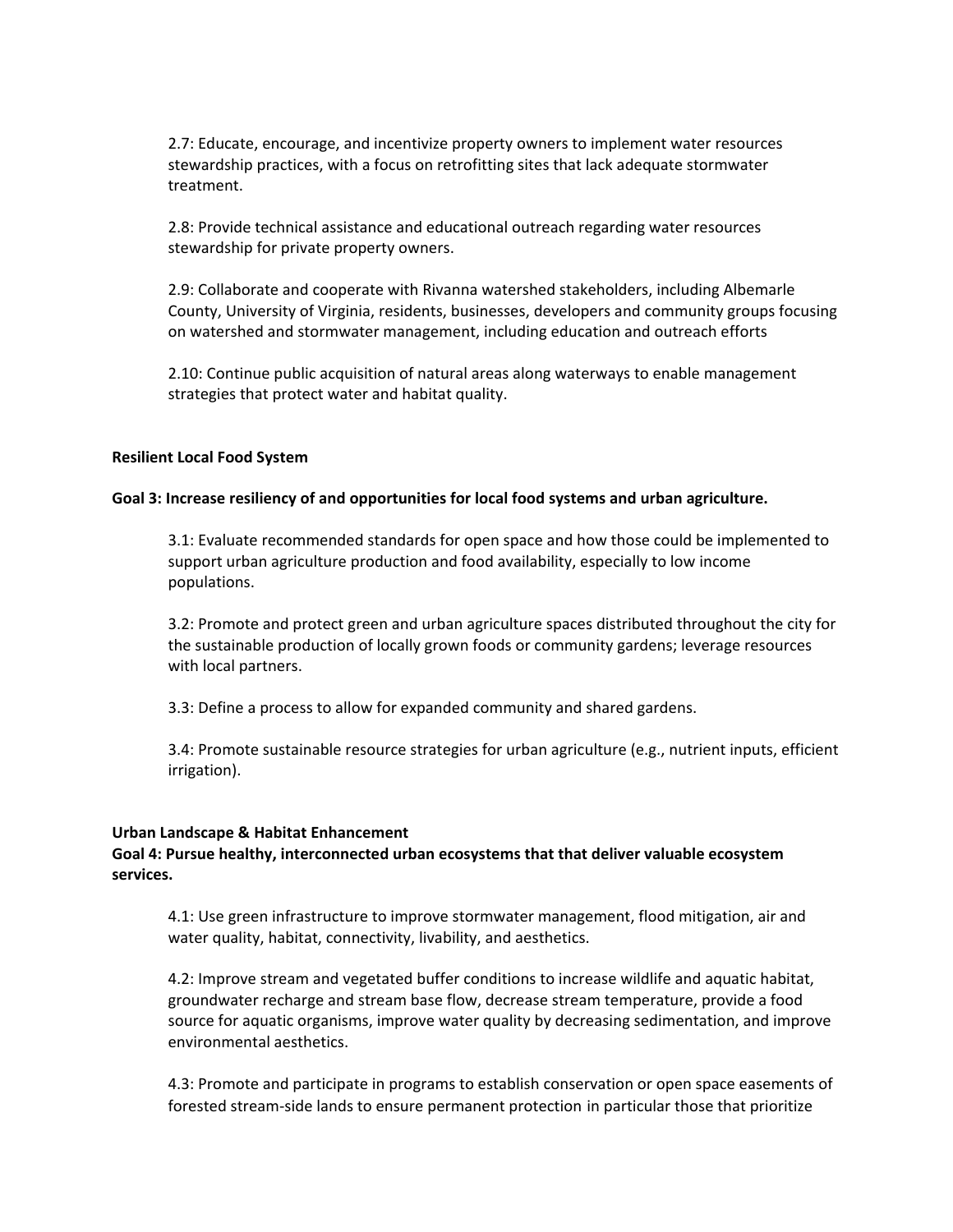protect or improve water quality flooding impacts, and provide recreational amenities accessible by foot, bicycle, and/or transit.

# **Goal 5: Promote practices that contribute to a robust urban forest.**

5.1: Continue to implement the Urban Forest Management Plan to protect quality of air, water and lands, manage stormwater, provide shading and absorb CO2 including addressing invasive species, diversity, and distribution.

5.2: Monitor and protect and expand the urban tree canopy cover both at the citywide level and at the neighborhood level and to inform planning and management.

5.3: Include trees, as practicable, in all city priority streetscape plans (e.g., framework streets, safe routes to school, Strategic Investment Areas); work to preserve existing healthy trees whenever streets are modified.

5.4: Develop methods, including financial incentives, to support retaining and increasing healthy tree canopy on private lands.

5.5: Study site plan requirements to update them with increased tree protection elements.

5.6: Use the 2017 Green Infrastructure Possible Planting Areas analysis to inform efforts aimed at tree planning opportunities.

5.7: Manage and expand the urban forest as an environmental justice solution to provide equity among all demographics and communities across the City.

# **Goal 6: Support diverse native plant communities and wildlife habitats as a core function of the urban landscape.**

6.1: Continue public stewardship of city lands and associated habitats through showcase conservation and improvement projects and education.

6.2: Plant and promote use of regionally-adapted, native, and drought tolerant plants, including as part of turf-to-forest conversions and pollinator gardens.\*

6.3: Support the conservation of local and regional biodiversity, and promote the protection and enhancement of natural plant communities and wildlife habitat.

6.4: Manage invasive plant and animal species in support of healthy native plant and animal communities.

## **GHG Emissions and Energy**

**Goal 7: Reduce community greenhouse gas (GHG) emissions and the overall carbon footprint, thereby safeguarding human and planetary health.**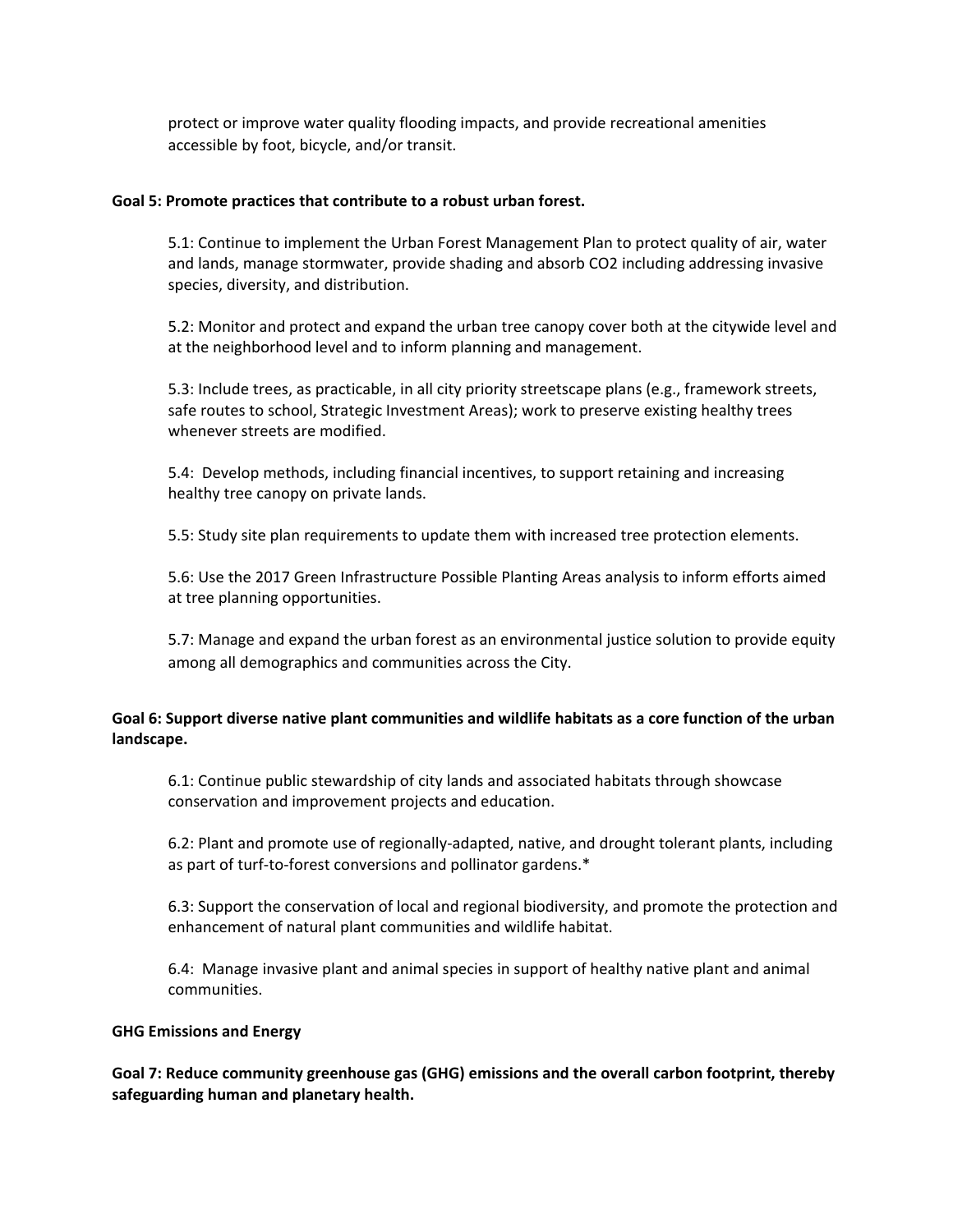7.1: Set an ambitious GHG emissions reduction goal in line with the Paris Climate Agreement; establish intermediate goals to be tracked via regular updates to the GHG emission inventory.

7.2: Per the commitments made by joining the Compact of Mayors (now merged with Global Covenant of Mayors for Climate and Energy) in 2017, publically report GHG inventory data for the city as well as climate hazards and vulnerabilities faced by the city, set a GHG emissions reduction goal, and develop a climate action plan to address climate change mitigation and adaptation.

7.3: Develop a climate action plan and GHG emissions reduction goal that spans community sectors, geographic boundaries, and emissions sources (i.e., energy use, waste, and transportation) and engages a diverse group of stakeholders

7.4: Develop a climate action plan that acknowledges the inherent integration of city and county infrastructure (e.g., transportation planning) and the need for cohesive plans.

7.5: City government should lead by example on implementing emissions reduction strategies and actively engage with key community sectors including residential, commercial, and institutional on action and education strategies.

7.6: Improve energy performance of existing buildings community-wide which, in aggregate, present greater opportunity as compared to new buildings; leverage resources with local partners.

7.7: Promote effective and innovative energy and fuel management in both City and community buildings and operations.

7.8: Pursue and promote cleaner sources of electrical energy (e.g., renewable energy strategies).

7.9: Encourage new development to design, construct, and operate with a reduced emissions footprint by encouraging high performance, green buildings, green sites, and green neighborhood standards and practices such as the U.S. Green Building Council's (USGBC) LEED certification program, Earthcraft, Energy Star, or other similar systems.

7.10: Promote compact block and street networks and a built environment that facilitates walking, biking, and bus riding to diminish reliance on single occupancy vehicles and reduce GHG emissions.

7.11: Reduce vehicle-related emissions through increased fuel efficiency, reduced vehicle miles traveled, fleet downsizing, anti-idling efforts and use of alternative fuel sources.

7.12: As appropriate, create policy and financial incentives to encourage increased building and site performance that reduce GHG emissions and the city's overall carbon footprint.

## **Water Conservation**

**Goal 8: Promote and implement citywide water efficiency.**